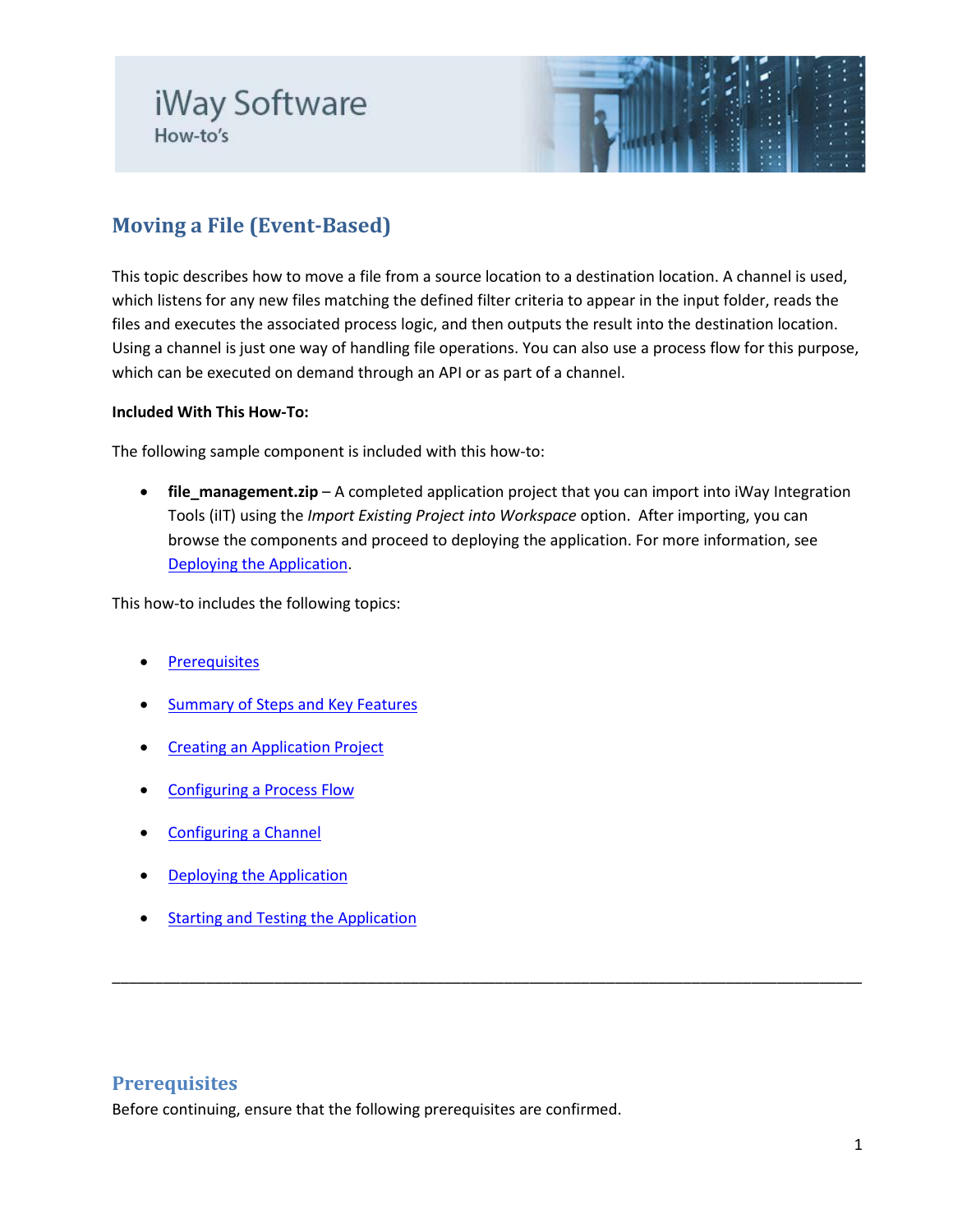- **Folders.** The following input and output folders are predefined for the File listener:
	- o C:\temp\in
	- o C:\temp\out

Ensure that these folders are created before proceeding with this how-to. However, you may also define other paths for the input and output folders when configuring the File listener.

• **File.** Any XML file.

## <span id="page-1-0"></span>**Summary of Steps and Key Features**

This how-to consists of the following steps:

- 1. Creating an application project.
- 2. Creating a process flow.

**Note:** The process flow in this how-to does not perform a complex operation. However, in a real application, the process flow would be used to manipulate and enrich data as required.

- 3. Creating a channel to:
	- a. Read XML files (based on the selected filters).
	- b. Call the process flow.

The following key features are demonstrated by this how-to:

- Channel Builder
- File listener
- Application deployment

## <span id="page-1-1"></span>**Creating an Application Project**

- 1. Open iWay Integration Tools (iIT) and select the default workspace.
- 2. Right-click anywhere within the Application Explorer tab, select *New* from the context menu, and then click *Application Project*, as shown in the following image.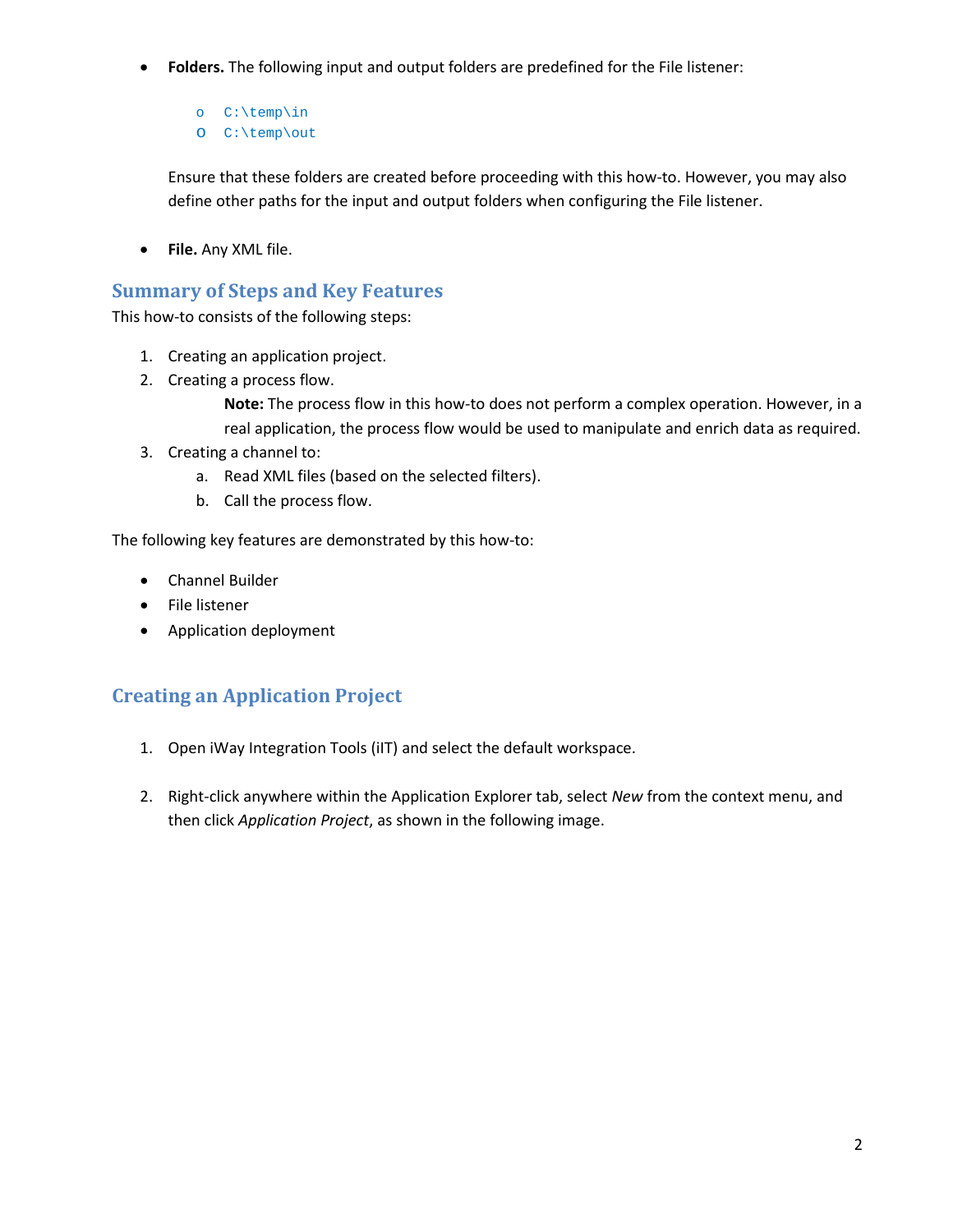| $\blacktriangle$ Application Explorer $\times$ | A iWay Explorer | $\frac{1}{2}$ | $\qquad \qquad \Box$<br>F       |
|------------------------------------------------|-----------------|---------------|---------------------------------|
|                                                |                 |               | ◆ → @ 日ち<br>$\overline{\smile}$ |
|                                                | New             | ×.            | <b>Application Project</b>      |
| h                                              | Copy            |               | Project<br>٣ì                   |
| r                                              | Paste           |               | API<br>Δ                        |
| Ie                                             | Duplicate       |               | 卣<br><b>Deployment Template</b> |
| Ж                                              | Delete          |               | Channel<br>≡                    |
| 函                                              | Import          |               | ۰<br><b>Flow</b>                |
| Ď.                                             | Export          |               | ۶à<br>Transform                 |
| s.                                             | Refresh         |               | <b>Register Set</b><br>E        |
|                                                |                 |               | Q<br>Schema Set                 |
|                                                |                 |               | fW<br><b>IFL Expression</b>     |
|                                                |                 |               | ٣ï<br>Example                   |
|                                                |                 |               | $Ctrl + N$<br>Other             |

The New Application Project dialog opens, as shown in the following image.

| New Application Project          |        |      |        |        | $\times$ |
|----------------------------------|--------|------|--------|--------|----------|
| <b>Application Project</b>       |        |      |        |        |          |
| Create a new Application project |        |      |        |        |          |
| Project name file_management     |        |      |        |        |          |
| <b>Project location</b>          |        |      |        |        |          |
| $\boxdot$ Use default            |        |      |        |        |          |
| Directory C:\ilTs\ilT-8.0.0\file |        |      |        | Browse |          |
| Maven Option                     |        |      |        |        |          |
| Use Maven                        |        |      |        |        |          |
|                                  |        |      |        |        |          |
|                                  |        |      |        |        |          |
|                                  |        |      |        |        |          |
|                                  |        |      |        |        |          |
|                                  |        |      |        |        |          |
|                                  |        |      |        |        |          |
|                                  |        |      |        |        |          |
|                                  |        |      |        |        |          |
|                                  | < Back | Next | Finish | Cancel |          |

3. Provide a project name (for example, *file\_management*) and then click *Finish*.

A new application is created, containing the required project folder structure, as shown in the following image.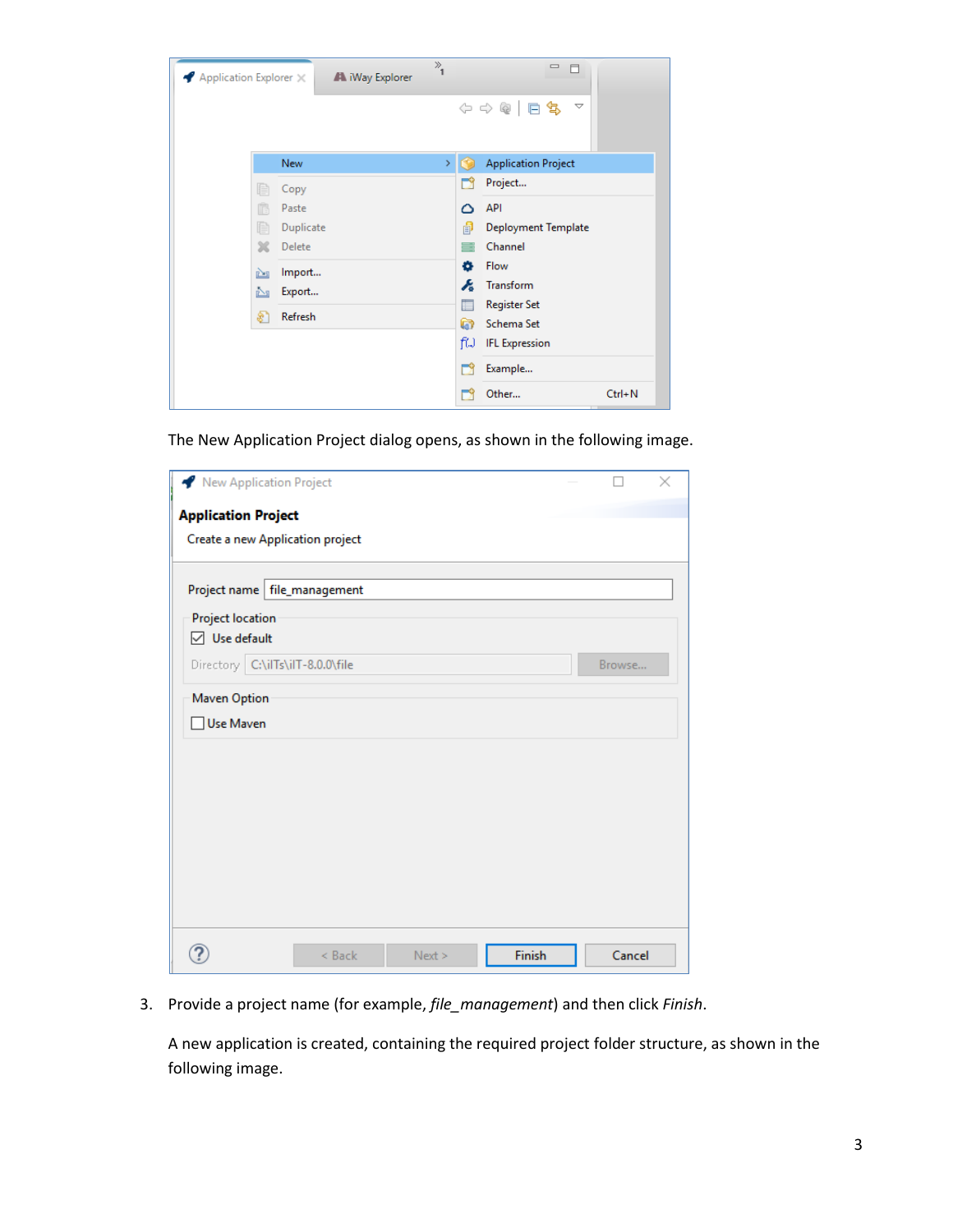

The *bundle* folder is the application package name, which you can rename if required. During deployment, you will be prompted to select the name of the deployed application.

You are now ready to configure your process flow.

### <span id="page-3-0"></span>**Configuring a Process Flow**

1. Right-click the *Flows* folder, select *New* and then click *Flow*, as shown in the following image.



The New Flow Wizard dialog opens, as shown in the following image.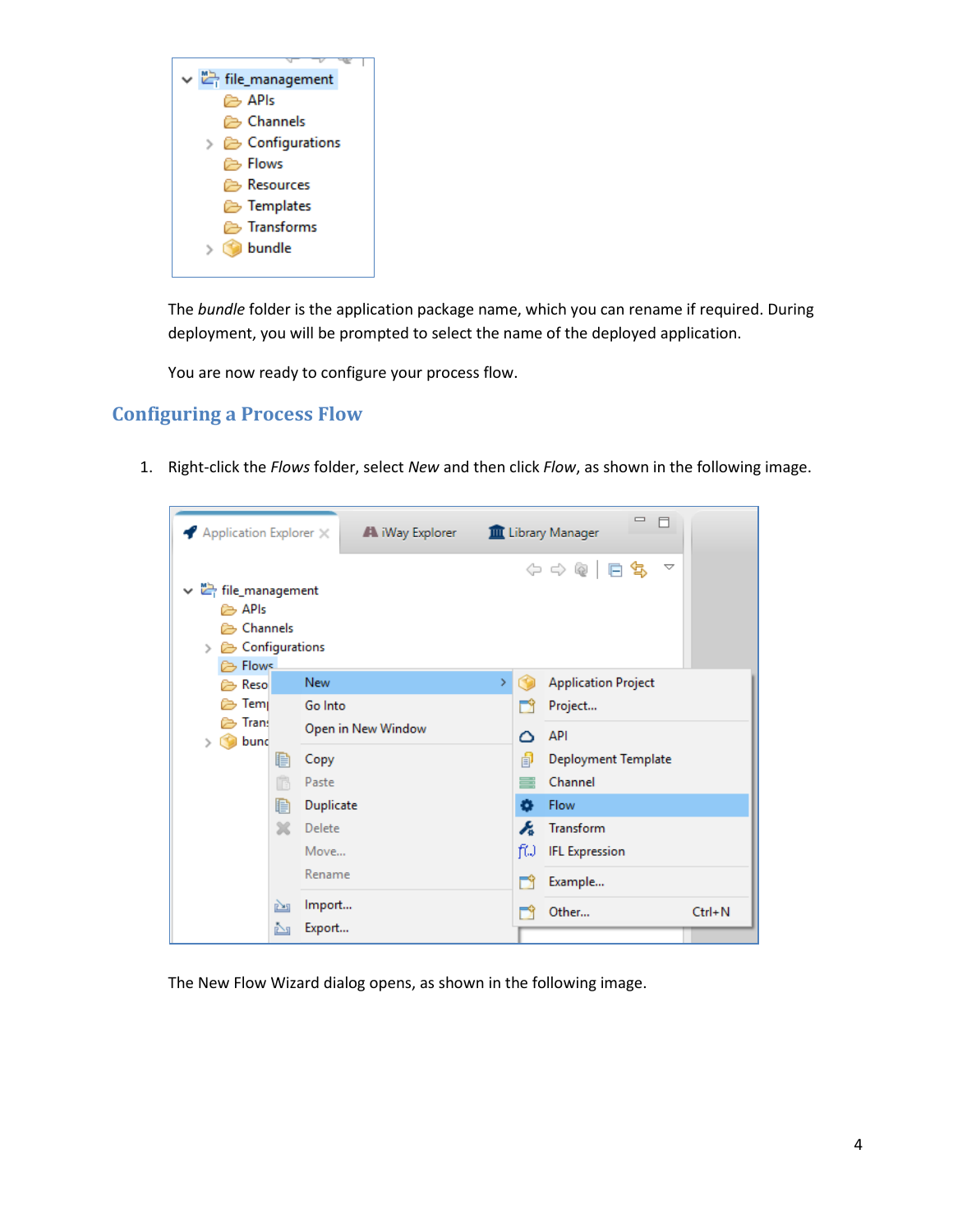| New Flow Wizard           | X                                                              |
|---------------------------|----------------------------------------------------------------|
| <b>General Properties</b> |                                                                |
| Flow                      | Please select a project location and choose a name for the new |
| <b>Project Folder</b>     | /file_management/Flows<br>Browse                               |
| Name                      | move                                                           |
| Description               | Simply more data from start object to end object.              |
|                           | Create in current folder                                       |
|                           | <b>Enable taps</b>                                             |
|                           | Cancel<br>Finish                                               |

2. Enter a flow name (for example, *move*) with a description (optional), and then click *Finish*.

The process flow (*move)* opens as a new tab in your workspace area where you can start building the application logic for processing data. By default, the process flow consists of a Start and an End object. For this how-to, no data processing will be performed, except for simply moving the file. The process flow will be left as is.

| Start | End |
|-------|-----|
|       |     |

You are now ready to create a channel, which will pick up the input files and execute the process flow you created. The file-based channel defines the source and target of the data.

## <span id="page-4-0"></span>**Configuring a Channel**

1. Right-click the *Channels* folder, select *New* from the context menu, and then click *Channel*, as shown in the following image.

| file_management             |                    |   |                            |
|-----------------------------|--------------------|---|----------------------------|
| <b>B</b> APIs               |                    |   |                            |
| Channels:                   |                    |   |                            |
| $\geq$ Configur             | <b>New</b>         |   | <b>Application Project</b> |
| $\vee \triangleright$ Flows | Go Into            |   | Project                    |
| <b>O</b> move               | Open in New Window |   | <b>API</b>                 |
| <b>Besource</b>             |                    |   |                            |
| C Template                  | Copy               | 卣 | <b>Deployment Template</b> |
| <b>Transfort</b><br>☞       | Paste              | ≡ | Channel                    |
| bundle                      | 自<br>Duplicate     |   | Flow                       |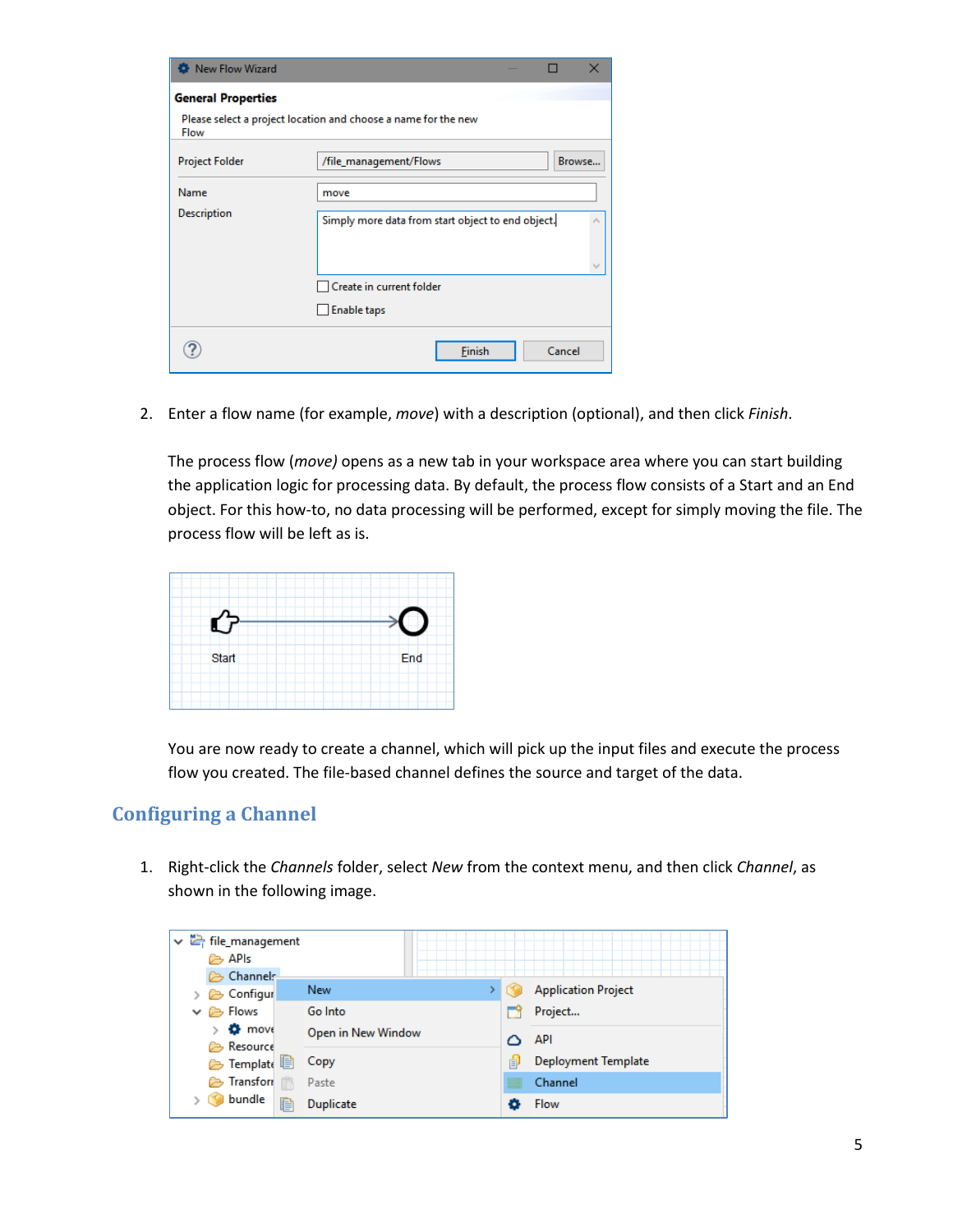The Channel Object dialog (Channel General Properties pane) opens, as shown in the following image.

| <b>Channel Object</b> |                                                                                   | $\times$ |
|-----------------------|-----------------------------------------------------------------------------------|----------|
|                       | <b>Channel General Properties</b>                                                 |          |
|                       | Please choose a name and location for this new Channel.                           |          |
|                       | Project Folder   /file_management/Channels                                        | Browse   |
| Name                  | file reader                                                                       |          |
| <b>Description</b>    | This channel will read files and move them from source to<br>destination location |          |
|                       | Create in current folder                                                          |          |
|                       | <b>Finish</b><br>$<$ Back<br>Next >                                               | Cancel   |

2. Provide a name for the channel (for example, *file reader*), a description (optional), and then click *Finish*.

The Channel Builder opens where you can add various channel components. For this how-to, only one File listener will be added and connected to the process flow that you created.

3. In the left pane of the Channel Builder, click *listener:listener.1*, and in the right pane, click the *change type* link, as shown in the following image.



The Modify listener type dialog (Listener Component Type pane) opens, as shown in the following image.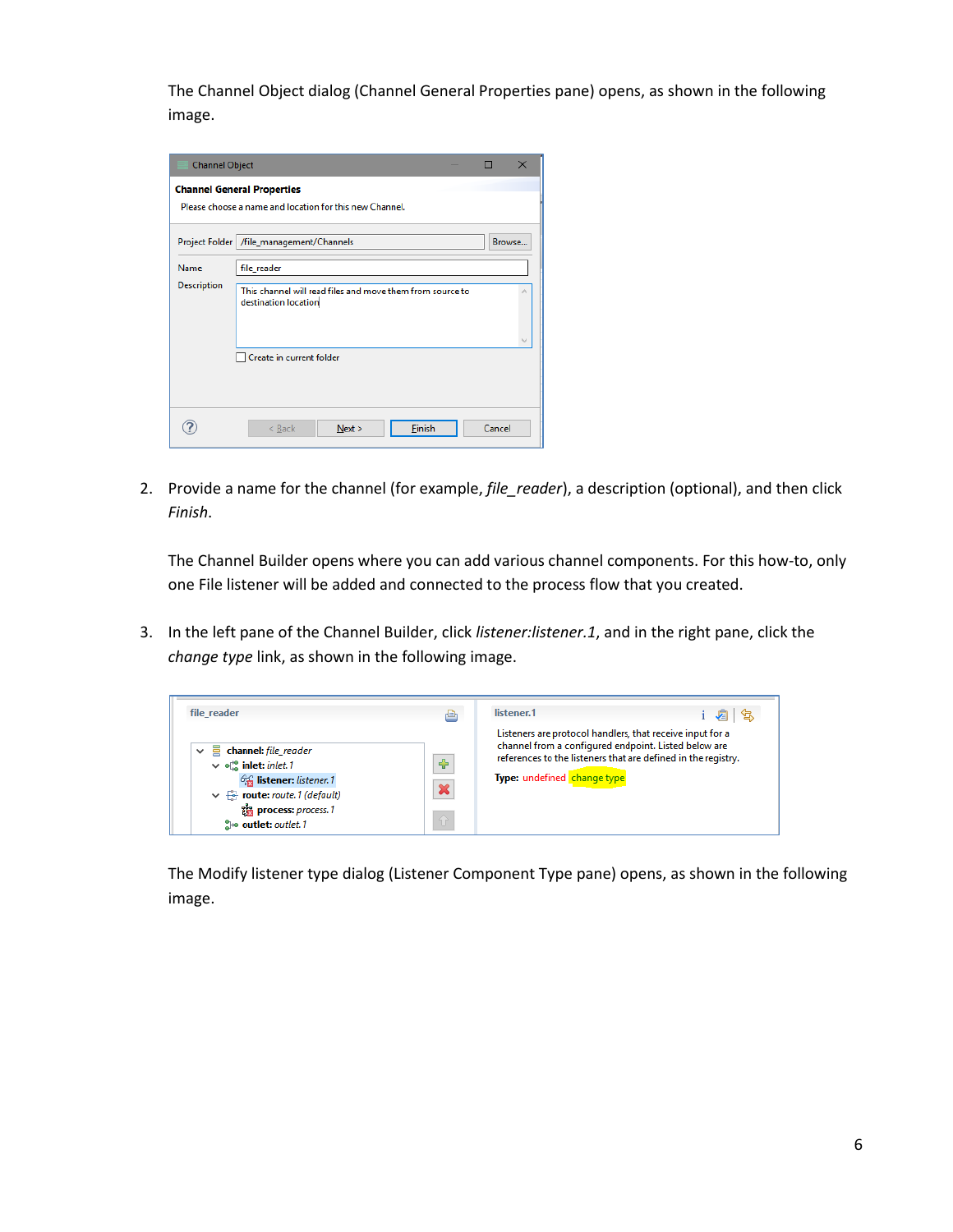

4. From the available list of listeners, select *File* and then click *Finish*.

You are returned to the Channel Builder. A File listener is added to your channel. The File listener also features an array of options for advanced users, as shown in the following image.

| <b>@ Channel Builder</b> 3 errors detected                                                                                                                                                                                               |                               | 田田                                                                                                                                                                                                                                                                                      |
|------------------------------------------------------------------------------------------------------------------------------------------------------------------------------------------------------------------------------------------|-------------------------------|-----------------------------------------------------------------------------------------------------------------------------------------------------------------------------------------------------------------------------------------------------------------------------------------|
| file_reader<br>channel: file_reader<br>$\checkmark$<br>$\vee$ $\in$ inlet: inlet. 1<br>beg listener: listener. 1 (File)<br>$\vee \quad \rightarrow$ route: route. 1 (default)<br><b>The process:</b> process. 1<br>SHe outlet: outlet. 1 | ð<br>⊕<br>×<br>-6<br>$\oplus$ | listener.1<br>虛<br>i √≊l<br>Accepts documents from files in directories<br>Type: File change type<br><b>Filter</b> (enter string to filter properties)<br>Clear<br>Main (Missing 2 required fields)<br>▶ Pending/Retry<br>$\triangleright$ Tuning<br>$\triangleright$ Events<br>▶ Other |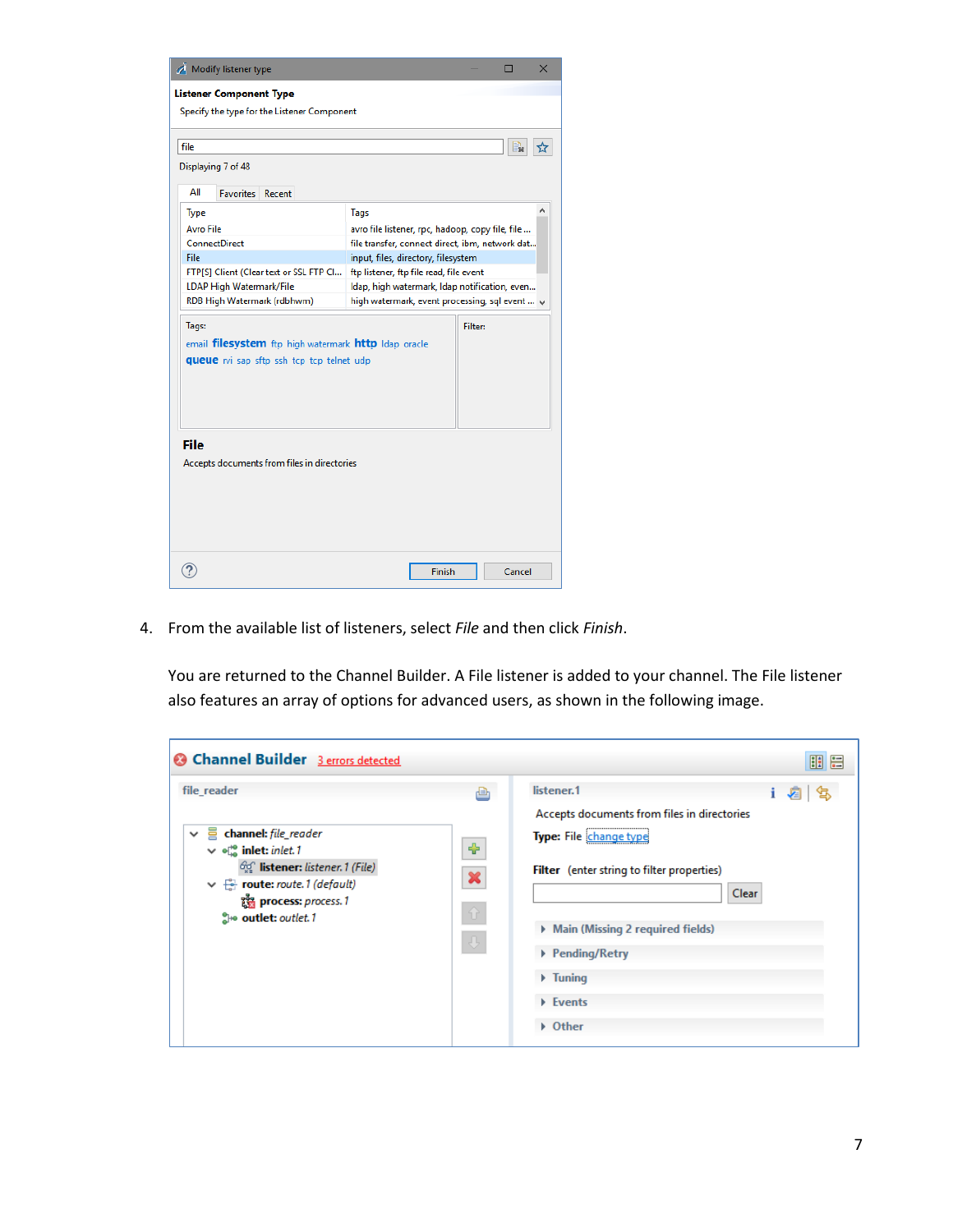5. Expand the *Main* section and define the parameters, as specified in the following table. Leave the default values for the remaining parameters.

| Parameter        | Value        |
|------------------|--------------|
| Input Path       | $C:\temp\in$ |
| Destination      | C:\temp\out  |
| Suffix In Filter | xml          |

For example:

| <b>Main</b>                |          |
|----------------------------|----------|
| Active                     |          |
| true<br>$\check{ }$        | $\cdots$ |
| <b>Input Path</b>          |          |
| c:\temp\in                 | $\cdots$ |
| <b>Destination</b>         |          |
| c:\temp\out                | $\cdots$ |
| <b>Removal Destination</b> |          |
|                            | $\cdots$ |
| <b>Suffix In Filter</b>    |          |
| xml                        | $\cdots$ |
|                            |          |

**Note:** In this how-to, the values are being hardcoded. However, in a real application, the parameter values can be an iWay Functional Language (iFL) look up (such as reading a property file), a variable, or a reference to a centralized value.

You can now assign the process flow to the channel.

6. In the left pane of the Channel Builder, click *process:process.1*, and in the right pane, click the plus sign (*+*) icon to add a process flow, as shown in the following image.



The Resource Selection dialog opens, as shown in the following image.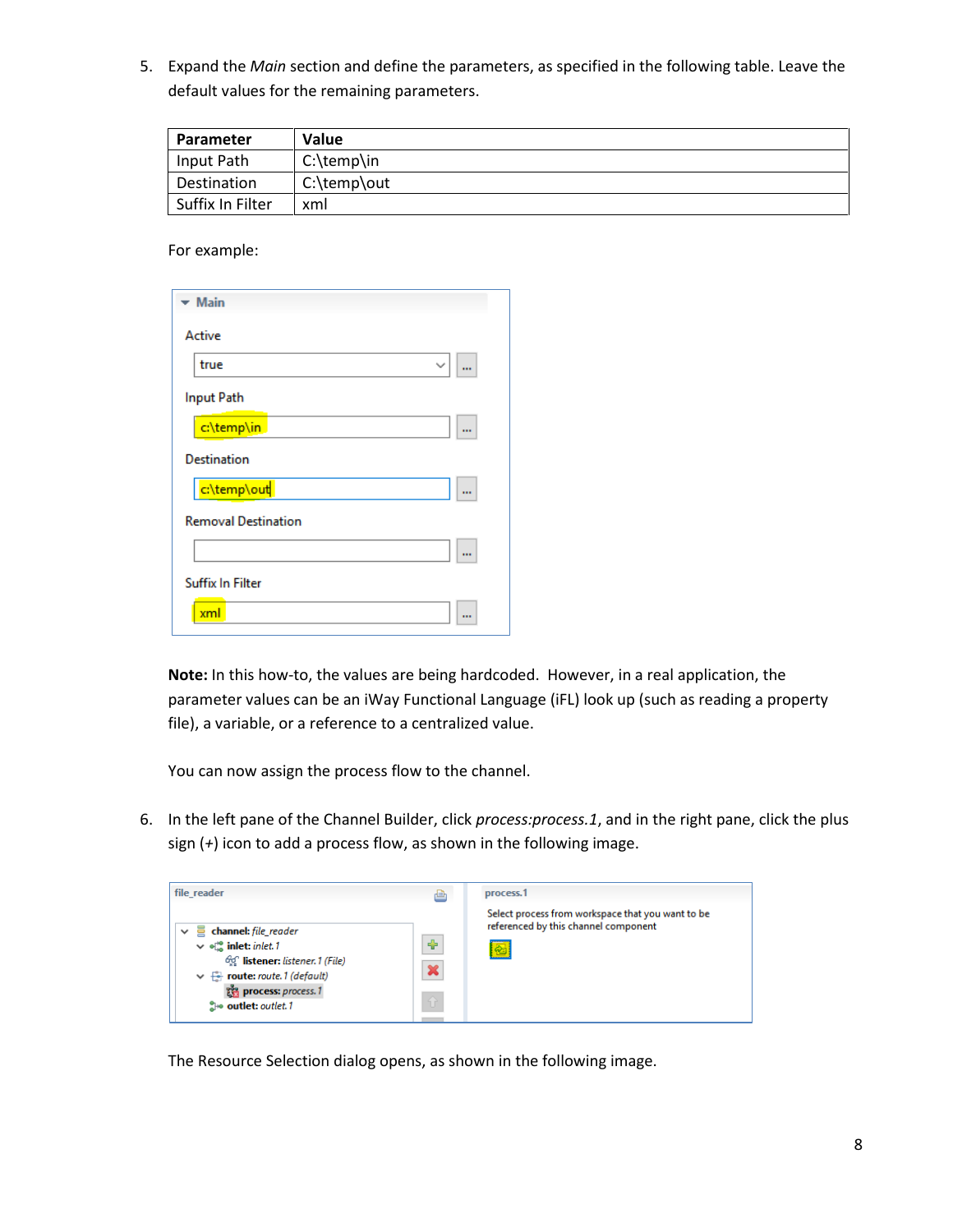| <b>Resource Selection</b>                                                       |               |    |        |  |
|---------------------------------------------------------------------------------|---------------|----|--------|--|
| 会 や ゆ<br>$\vee$ $\triangleright$ file_management<br>$\vee \triangleright$ Flows | <b>☆</b> move |    |        |  |
|                                                                                 |               | OK | Cancel |  |

7. From the list of available process flows, browse to the process flow you have just created and select *move*, and then click *OK*.

You are returned to the Channel Builder.

8. Save your project by clicking on the multi-disk icon  $\boxed{ \Box \ }$ , which saves all the components.

You are now ready to deploy your application.

### <span id="page-8-0"></span>**Deploying the Application**

1. Right-click on the *bundle* folder (or the new name you provided this folder), select *Run As* from the context menu, and then click *Application Deployment*, as shown in the following image.

| ↓ → file_management                 |               |               |          |                                                                       |           |
|-------------------------------------|---------------|---------------|----------|-----------------------------------------------------------------------|-----------|
| <b>B</b> APIs                       |               | file reader   |          |                                                                       |           |
| Channels                            |               |               |          |                                                                       |           |
| <b>B</b> Configurations             |               |               |          |                                                                       |           |
| <b>B</b> Flows                      |               |               |          | $\vee$ $\equiv$ channel: file_reader                                  |           |
| Resources                           |               |               |          | $\vee$ of inlet: inlet. 1                                             |           |
| <b>Templates</b><br>                |               |               |          | 60 listener: listener. 1 (File)                                       |           |
| <b>Transforms</b><br>☞              |               |               |          | $\vee$ $\stackrel{\frown}{\leftrightarrow}$ route: route. 1 (default) |           |
| bundle<br>>                         |               |               |          | ਲੂੰ process: move<br>outlet: outlet.1                                 |           |
|                                     | <b>New</b>    | $\mathbf{v}$  |          |                                                                       |           |
|                                     | Open          |               |          |                                                                       |           |
|                                     | Open With     | $\rightarrow$ |          |                                                                       |           |
| IB                                  | Copy          |               |          |                                                                       |           |
| r                                   | Paste         |               |          |                                                                       |           |
| IB                                  | Duplicate     |               |          |                                                                       |           |
| Ж                                   | Delete        |               |          |                                                                       |           |
|                                     | Move          |               |          |                                                                       |           |
|                                     | Rename        |               |          |                                                                       |           |
|                                     |               |               |          |                                                                       |           |
| 函                                   | Import        |               |          |                                                                       |           |
| $\mathbb{B}$ Outline $\times$<br>Ņ, | Export        |               | $\times$ | <b>O</b> Error Log                                                    | L Console |
| An outline is not a                 | Refresh       |               |          |                                                                       |           |
|                                     | Validate      |               |          |                                                                       |           |
|                                     | <b>Run As</b> | Y.            |          | 1 Application Deployment                                              |           |
|                                     | Debug As      | $\rightarrow$ |          | Run Configurations                                                    |           |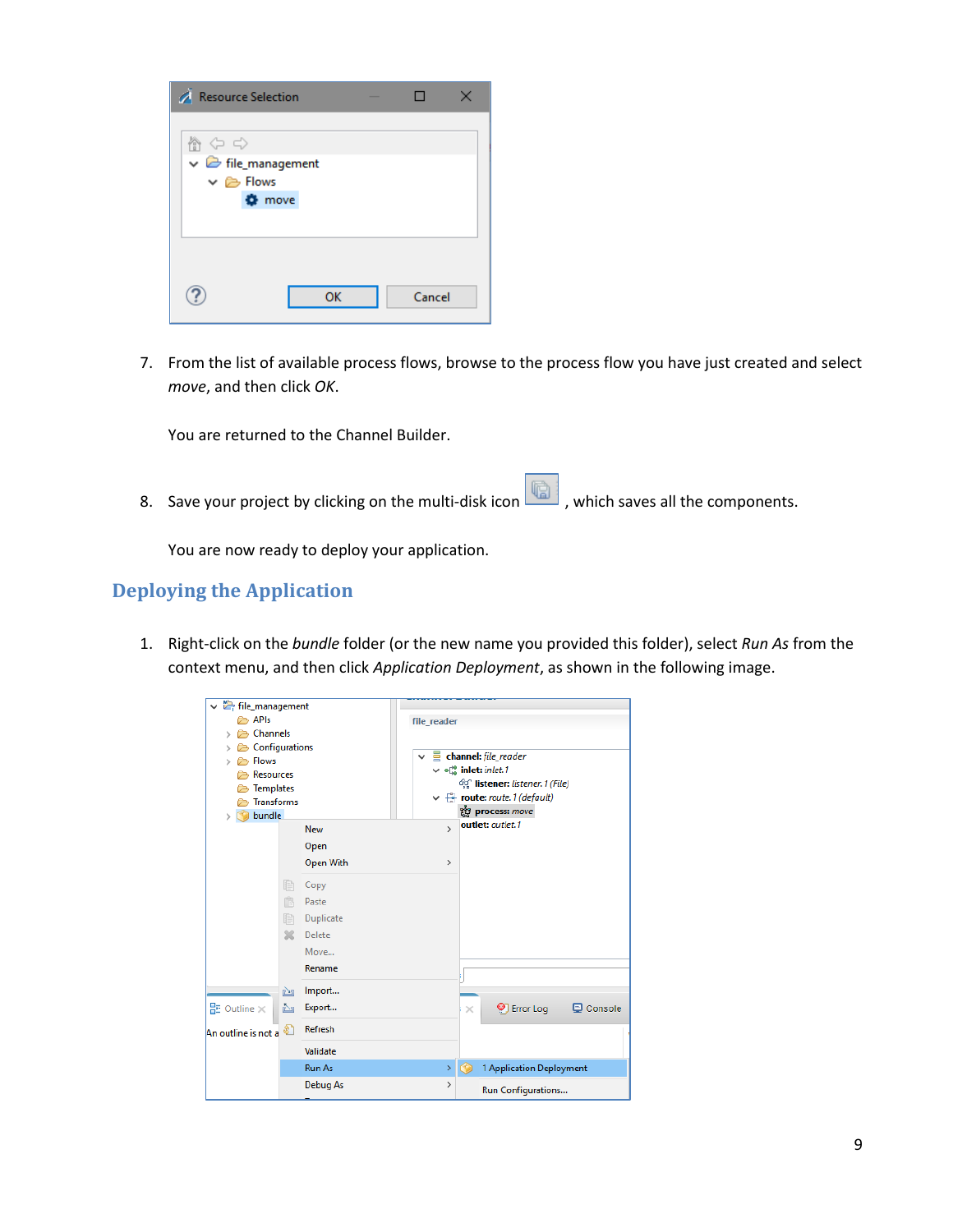The Edit Configuration dialog opens, as shown in the following image.

| Edit Configuration             |                             |       |               |         |
|--------------------------------|-----------------------------|-------|---------------|---------|
| Edit configuration and launch. |                             |       |               |         |
| Name:                          | deploy_bundle               |       |               |         |
| Main                           |                             |       |               |         |
| <b>Application:</b>            |                             |       |               |         |
|                                | /file_management/bundle.iab |       |               | Browse  |
| Template:                      |                             |       |               |         |
| $\circledcirc$                 |                             |       |               | Browse  |
| ∩                              |                             |       |               | Refresh |
| <b>Server Environment:</b>     |                             |       |               |         |
| URL:                           | http://localhost:9000       |       |               |         |
| User Name:                     | admin                       |       |               |         |
| Password:                      |                             |       |               |         |
| <b>Deployment Options:</b>     |                             |       |               |         |
| <b>Deployment Name:</b>        |                             | files |               |         |
| Deploy as Test Server: non/off |                             |       |               |         |
| <b>Console Port:</b>           |                             |       |               |         |
|                                |                             |       |               |         |
| <b>Description:</b>            |                             |       |               |         |
|                                |                             |       |               |         |
|                                |                             |       |               |         |
|                                |                             |       | <b>Revert</b> | Apply   |
|                                |                             |       |               |         |
|                                |                             |       | Run           | Close   |

**Note:** The first time you deploy your application, you will be prompted to enter values for the deployment properties. For any subsequent deployments or redeployments, you will be prompted to reconfirm the replacement of the previous deployment. If you wish to reconfigure the deployment properties, then select *Run Configuration.*

- 2. In the Server Environment section, provide the URL and credentials for the iWay Service Manager (iSM) instance where your application will be deployed.
- 3. In the Deployment Options section, provide the deployment name for your application, which will be the actual name of the deployed/running application, then provide an optional description.

You also have the Autostart Application option, which you can leave cleared for this deployment instance.

If your application requires a runtime template with server based properties, you can also select the specific template to apply to the deployment.

4. Click *Apply*, and then click *Run*.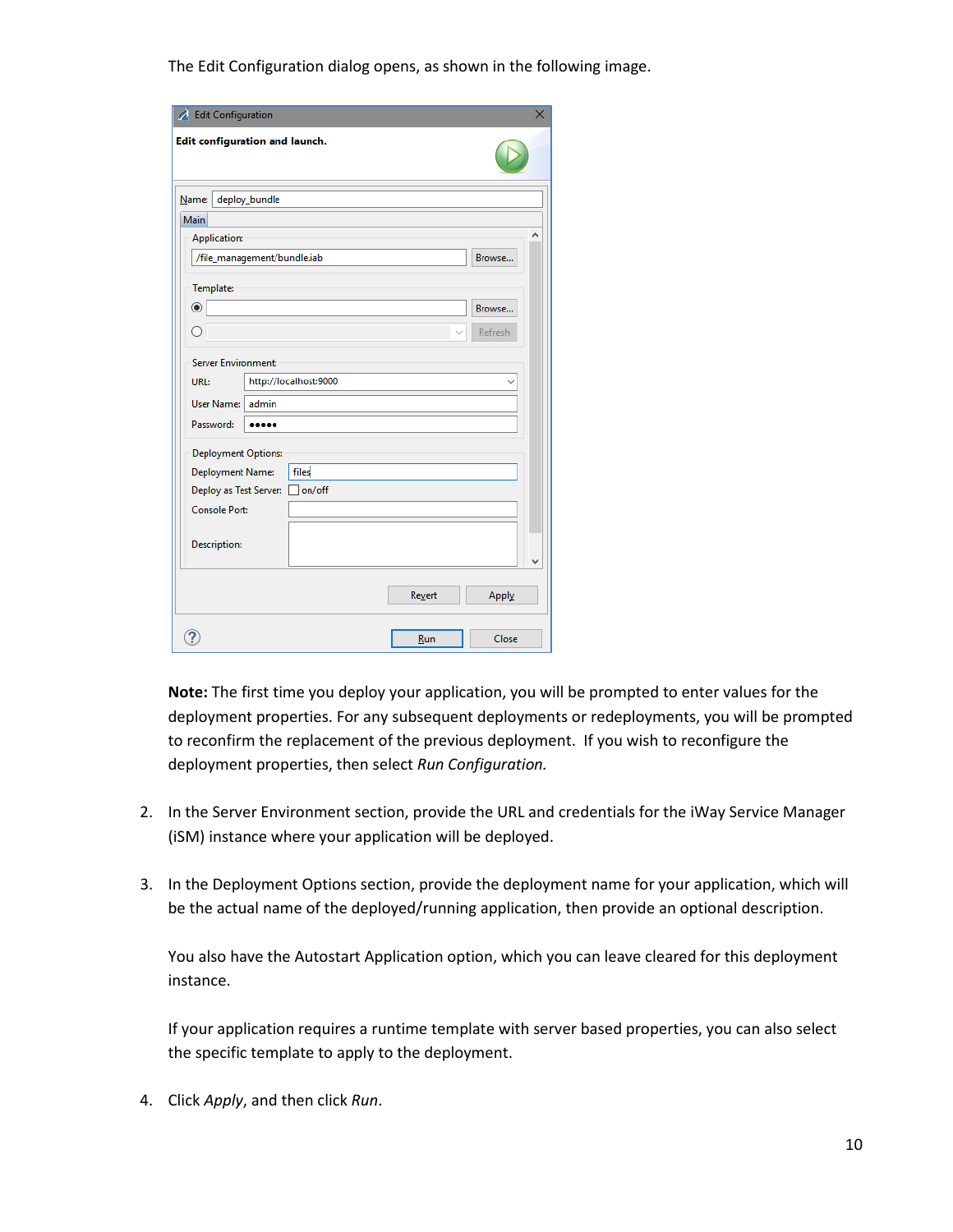The application is deployed successfully and the Console tab should display messages similar to the ones shown in the following image.



You are now ready to start and test your application.

## <span id="page-10-0"></span>**Starting and Testing the Application**

1. Open the iSM Administration Console (the default is [http://localhost:9999](http://localhost:9999/) with admin/admin credentials).

You can also open the iSM Administration Console by clicking the **induce** icon in iWay Integration Tools (iIT).

2. Click the *Management* link in the upper- right corner, as shown in the following image.

| $\Leftrightarrow$ $\blacksquare$ $\mathcal{S}$<br>http://localhost:9999/ism/app#delete<br>$\checkmark$    |                   |                |              |                   |                    |                 |               |                           |   |  |
|-----------------------------------------------------------------------------------------------------------|-------------------|----------------|--------------|-------------------|--------------------|-----------------|---------------|---------------------------|---|--|
| iWay Service Manager<br>Registry Deployments<br><b>Server</b>                                             | Tools             |                |              |                   | <b>Management</b>  | base            |               | ◙<br>◡<br><b>Licenses</b> | C |  |
| <b>Deployments</b><br><b>Application</b><br>Monitor and manage deployed applications<br><b>Management</b> |                   |                |              |                   |                    |                 |               |                           |   |  |
| <b>Deployments</b><br><b>Applications</b>                                                                 | <b>Deployment</b> | <b>Actions</b> | <b>State</b> | <b>Since</b>      | <b>Application</b> | <b>Template</b> | <b>Source</b> |                           |   |  |
| <b>Templates</b>                                                                                          | files             | $\circ$ 3 X    | ●            | 01/26/18 16:06:09 | bundle             | raw             |               |                           |   |  |
| <b>Events</b><br><b>Company Management</b>                                                                | <b>New</b>        |                |              |                   |                    |                 |               |                           |   |  |

3. Click *Deployments.*

Your application is listed in the Deployments pane, but is not yet started.

4. Start your application either from the Windows Services dialog, a command prompt, or from the iSM Administration Console by clicking on the red minus sign icon in the State column.

When the application has started, the icon in the State column will change to a green check mark, as shown in the following image.